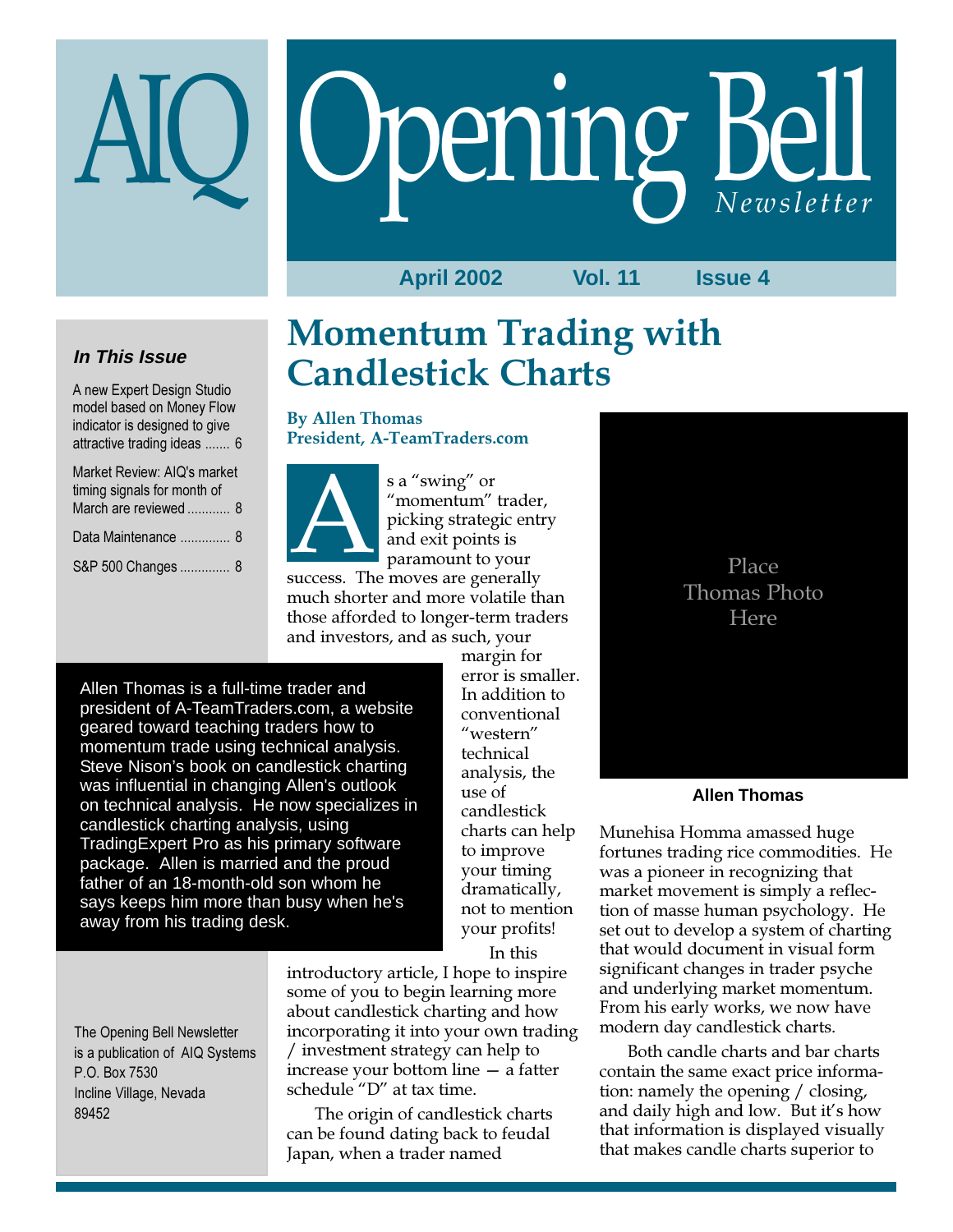#### AIQ Opening Bell April 2002

candlestick chart vs. a bar chart. bar charts in assessing and conveying the market's mood. Figure 1 shows the basic anatomy of a

Let's look at a few real world charts and see how the candlesticks gave precise signals for both entry and exits. First up are several charts of Inktomi (INKT). The stock had been in a strong up-trend since October's earnings-season rally and was a great chart to swing trade (Figure 2). Each time INKT bottomed before its next leg up, it posted some significant reversal patterns that are highlighted here.

After basing, the price then moved up rapidly to the upper trading band where, after meeting resistance, it turned down once again to consolidate with higher highs and higher lows being established. On its base at the end of December, there wasn't any particular reversal candle pattern per se, but with the increasingly smaller real bodies (difference between the opening and closing prices) and strong support around \$6, it certainly appeared that the



**Figure 1.** The difference between the opening and closing price of a candle is known as the real body. The upper and lower highs of the day are referred to as shadows. Consequently, a candle with a higher close relative to the opening is a white candle (bullish), whereas one in which the close was lower is black (bearish). A bar chart contains the exact same information, but lacks the color-coding and ability to quickly distinguish particular types of candles that contribute to significant reversal patterns.

selling was evaporating and INKT was getting ready for another move up.

The last 5 sessions showed some intraday resistance at around \$6.55 so we had suggested to our members an entry at 6 5/8ths with

an exit target of 8 since that was near the AIQ upper Trading Band and would likely serve as its next point of resistance.

**Figure 3** is an intra-day chart after the entry price had been triggered and it shows the price leaving the base and heading up on its next leg of advance. Let's break down all the information here, and see if a candlestick chart could have been any more accurate in pinpointing the best time to exit.

The price had been climbing fairly steadily over several days, and on the opening of January 4th, the stock gapped upward and quickly ran to a high of \$7.97, just 3 cents shy of our target. Meeting resistance here, the price then proceeded to violate an ascending trendline as well as an open gapup, both being short-term bearish in nature.

Helping to confirm that the stock might not reach our target of \$8 is the Money Flow RSI indicator…one of my favorite AIQ indicators to use in looking for



Figure 2. Candlestick chart of Inktomi with three different reversal patterns price / momentum divergences.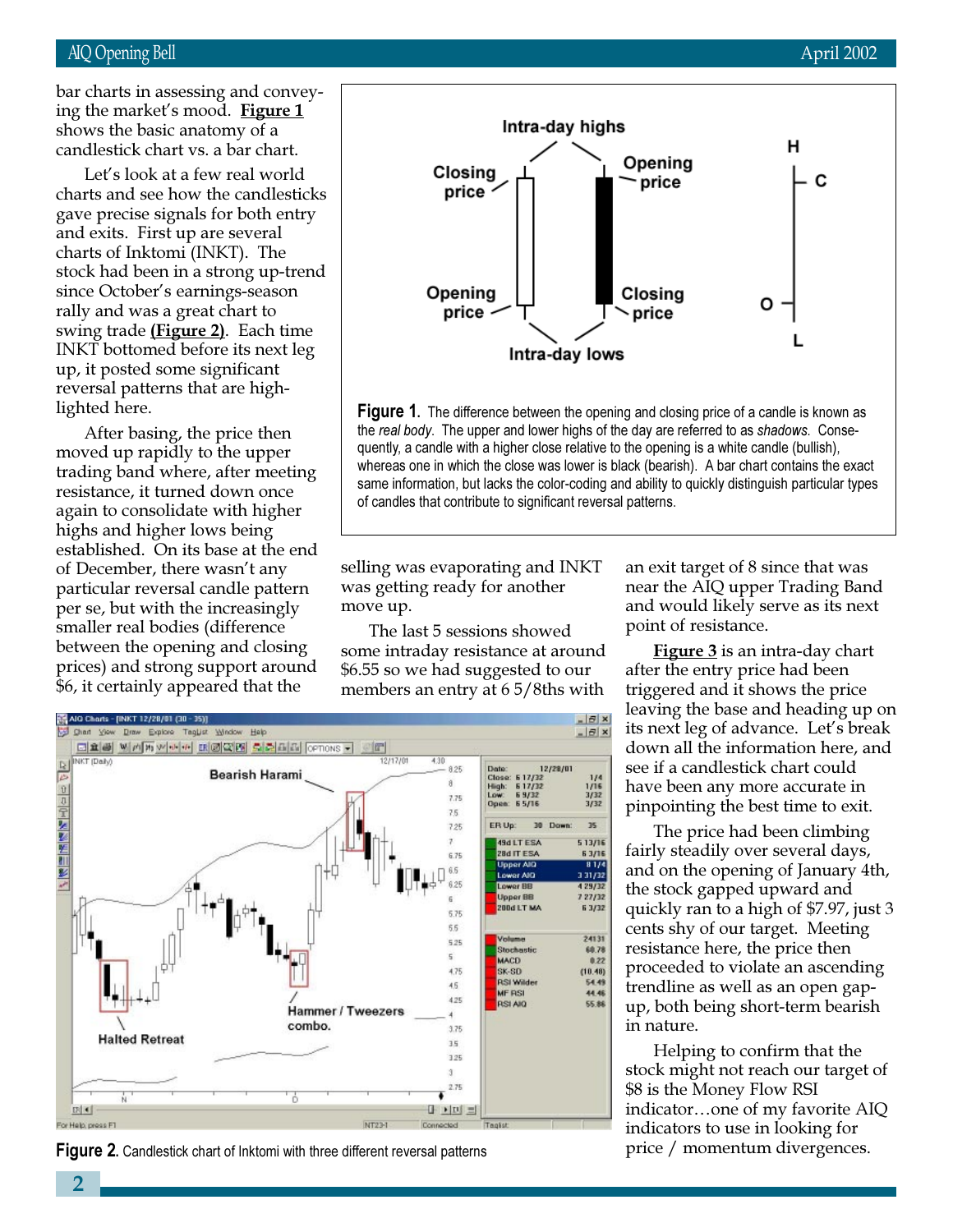#### April 2002 AIQ Opening Bell

Note the nice negative divergence marked by the peaks (see arrows) while the price continued to advance higher.

So by using all of this information, the most aggressive exit would be signaled at the violation of the ascending trendline, near \$7.50. If you had wanted further confirmation of the ascending trendline violation, the closing of the gap at \$7.38 would be the next logical place to assume that this short-term move was over (coupled with the momentum divergence which by now had clearly formed). The arrows in Figure 3 show the upper edge of the price gap now acting as resistance once it was breached. (Old support serving as resistance.)

Before we look at the candle version, we need to briefly cover a definition of a trend reversing

"Both candle charts and bar charts contain the same exact price information…it's how that information is displayed visually that makes candle charts superior to bar charts in assessing and conveying the market's mood."



Figure 3. Intra-day chart of Inktomi. Entry price of 6-5/8 was triggered around 13:00. Soon after the price leaves the base and heads up on its next leg of advance.

> candle pattern known as the "Harami Cross." Figure 4 shows the schematic version of this pattern.

Figure 5 displays the corresponding candle chart for the same 15 minute time period as in our bar chart example. Now, in addition to all the indices and trendlines we talked about in the bar chart, we see a very cleanly formed Harami Cross pattern develop with the dojistar candle signifying the top of the move.

The following black candle

**Figure 4.** Harami Cross is a two-day (candle) pattern composed of a large white candle followed by a "doji-star." This is a candle whose opening and closing price are exactly the same, marking a balance between the bulls and bears. The doji candle lies within the real body of the preceding white one. This pattern can act as a potent top-calling pattern, especially after a long or rapid rally because it signifies the exhaustion of buyers.

## AIQ Opening Bell Newsletter

David Vomund, Publisher G.R. Barbor, Editor P.O. Box 7530 Incline Village, NV 89452

AIQ Opening Bell does not intend to make trading recommendations, nor do we publish, keep or claim any track records. It is designed as a serious tool to aid investors in their trading decisions through the use of AIQ software and an increased familiarity with technical indicators and trading strategies. AIQ reserves the right to use or edit submissions.

For subscription information, phone 1-800-332-2999 or 1-775-831-2999.

© 1992-2002, AIQ Systems

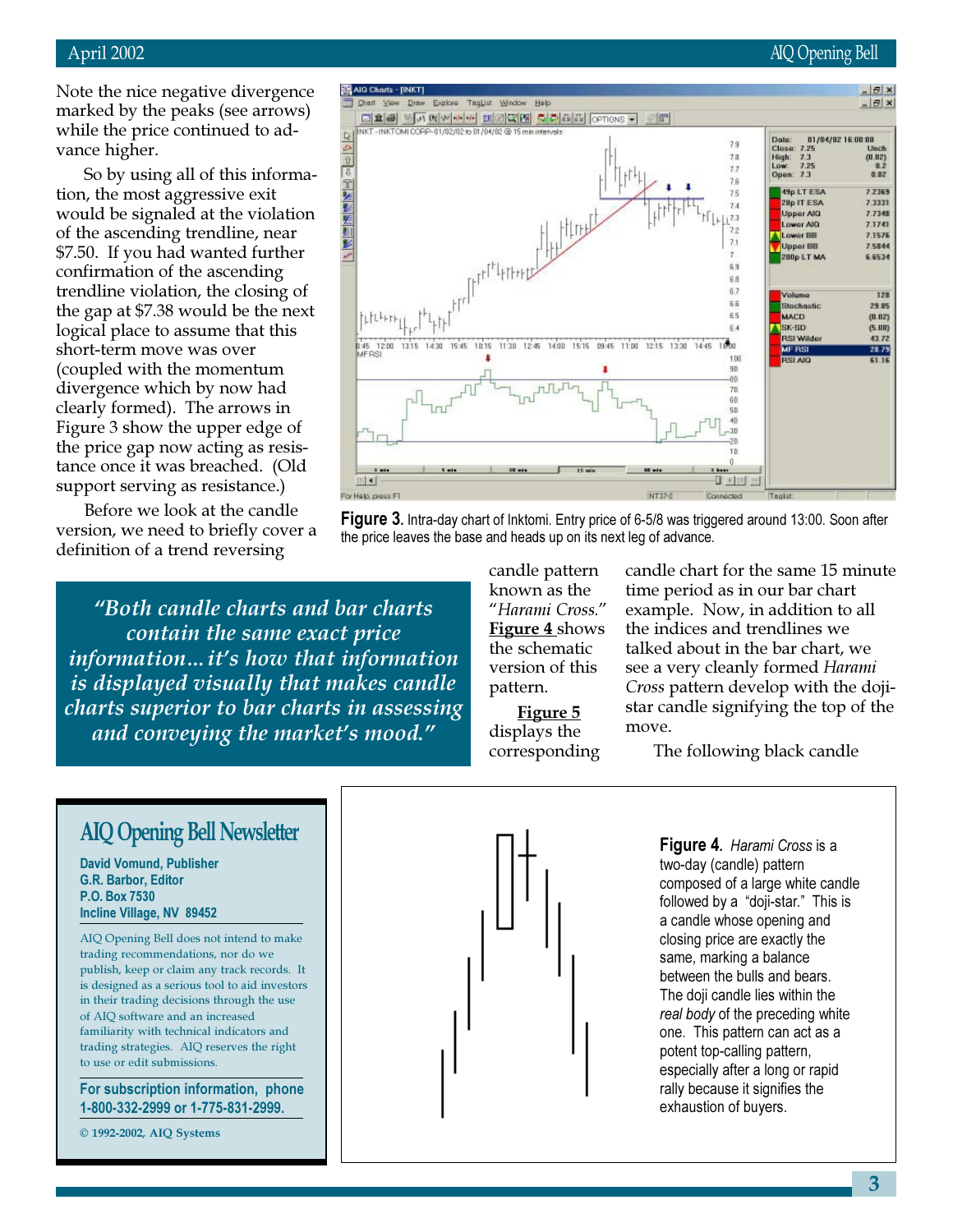#### AIQ Opening Bell April 2002

#### the  $2<sup>nd</sup>$  candle following the dojiconfirms the pattern and traders should've looked for the doors at about \$7.70 (the opening price of star).

Your profit in taking cues from the bar chart exits: .87 (13%) for the 7.50 exit, and .76 (11%) from the \$7.38 sell. From the candle chart post-Harami Cross pattern: \$1.08 (16%). Maybe an additional 3% doesn't excite you that much…but remember, a fully margined account of \$10,000.00 with a daily profit of just 2% compounded, can reach \$1,000,000 in 12 months! Now THAT is exciting!

The INKT example makes it pretty obvious that using a candle chart not only acted as further confirmation for the bar chart version, but also gave an exit signal earlier, leaving the candle trader with a larger profit…and beating the bar chart traders to the exit door. Let's face it, the less trades you have to compete with at any given price, the more likely you'll get your order filled.

Our next example goes beyond showing candlesticks giving earlier signals, but rather giving completely different signals altogether. The example of Amgen (AMGN) in

#### AIO Charts - [INKT]  $-|E|$  x Explore TegList Window Help  $-|B|$  x View Draw 다회록 위계까 인한한 페이오템 회원자에 Cenows --01/02/02 to 01/04/02 @ 15 min interval 01/04/02 13:15:00 Date  $(0.03)$ <br> $(0.02)$ <br> $(0.12)$ Close: 7.38<br>High: 7.45<br>Low: 7.23<br>Open: 7.41 **Harami Cross** 79 78 0.03 7.1879 49p LT ESA 72 28p IT ESA 7.3537 **Upper AIO** 7.7566 Lower AID 7.1987 Lower BB 7.0895 7.5 Upper BB 7.8855 200p LT MA 6.6022 ╷╚╫╷╷╵┥┙┥╝╅ Volum 1034  $72$ Stochastic 27.16 **MACD** 0.05 SK-SD  $(21.35)$  $7.1$ **RSI Wilder** 51.56 **MF RSI** 37.17  $\overline{1}$ **RSI AID** 53.17 1401+++  $6.9$ 6.8 6.7  $66$ 14:00 14:45 16:30 09:30 11:45 11:00 11:45 12:30 13.15 10:15 10:15  $1 - 4$ 10 min  $15 -$ 团团 O For Help, press FT NT37-2

**Figure 5.** Intr-day candlestick chart of Inktoma with Harami Cross top-calling pattern

Figure 7 will show how reading a candle chart could have enabled a

trader to avoid stepping into a false breakout, not to mention exposing a shorting opportunity

not available in its bar-chart cousin. Again, I need to show you

"The addition of candlestick charting to more "conventional" technical analysis can help to increase the accuracy and profitability of your trading."



**Figure 6.** The Advance Block pattern is a bearish pattern made up of 3 successive white candlesticks. Each one has a smaller real body than its predecessor. In addition, each candle should have a longer upper shadow as well. This is a graphic picture of a stock losing its upward momentum. Its confirmation is a candle that follows with a lower close. You can almost see the bulls tiring while the bears are getting ready to stage a coup. Each day the price advances, but by a smaller amount, while closing more and more off the high of the day.

a definition of the involved candle pattern first for you to fully appreciate this. Figure  $6$  is a sketch of what an "Advance Block" pattern looks like.

For much of the latter half of 2001, Amgen had been consolidating in a neutral triangle price pattern, seen in **Figure** 7. In the  $3^{rd}$ week of November, the price had broken out through the upper trendline signaling that a bullish move upward might be in store.

A similar break occurred in a Stochastic trendline acting as confirmation. Does this look like a stock you would think about shorting? Probably not.

Now let's take a look at the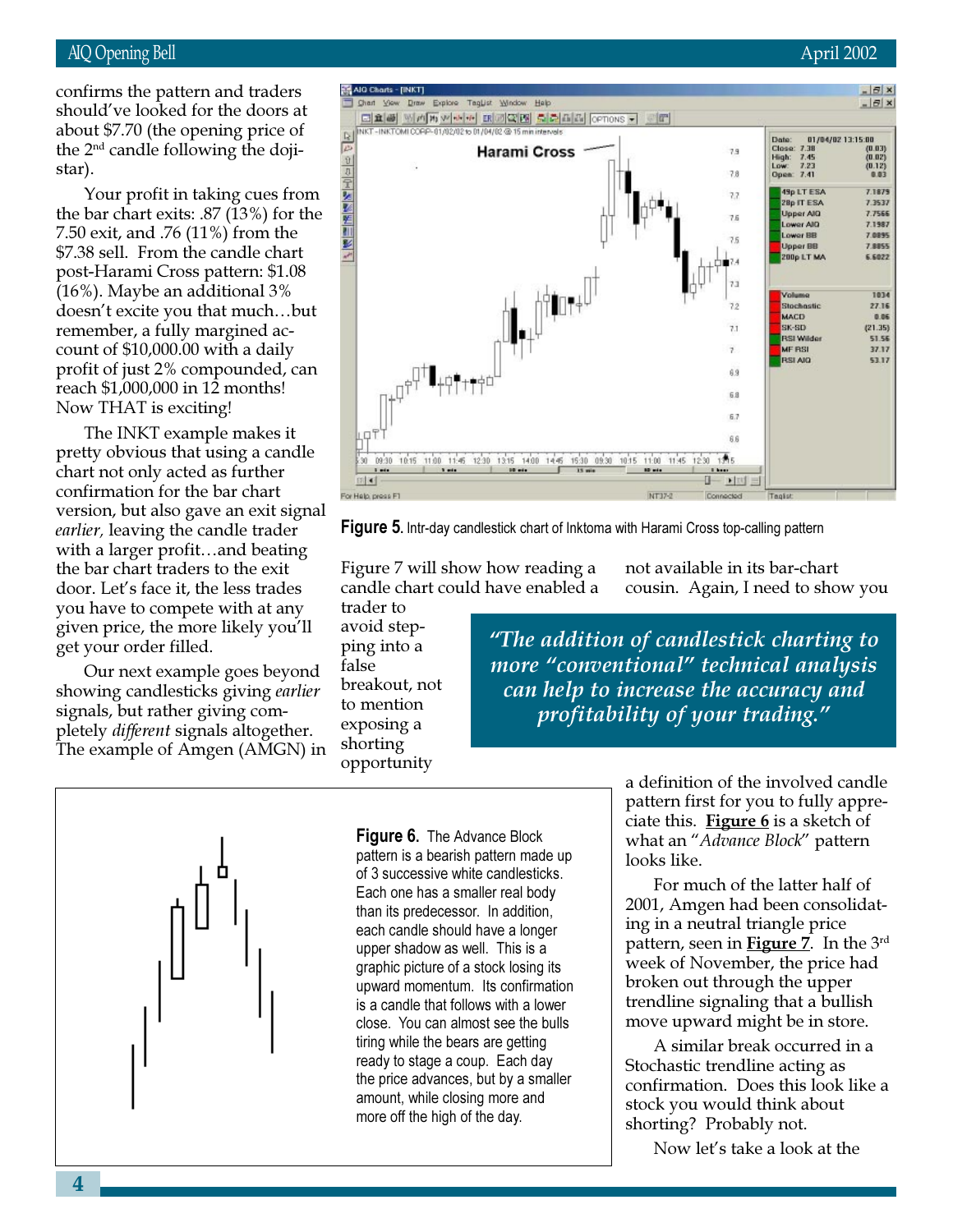candlestick chart and see if anything strikes you about the candlestick formations. Keep in mind the definition above (Figure 6) of an Advance Block pattern.

**Figure 8** shows AMGN charted again, but with the following week included. What shows up is a large Advance Block pattern indicating that AMGN's upward move after breaking from the triangle had slowed considerably, and that a short-term reversal back down to test the descending trendline was very probable.

As a matter of fact, this exact chart was highlighted as a possible short play for members of our website after the pattern had completed. The following week saw AMGN quickly sell off more than 10 points! How's that for a quick "swing trade?"

Even if you had not participated in the short, recognizing the pattern could have served as a cue to hold off on buying any early retracement, as it ended up being a false breakout.

The addition of candlestick



Figure 7. Amgen weekly chart with price breakout from triangle formation occurring at year end

charting to more "conventional" technical analysis can help to increase the accuracy and profitability of your trading. Additional confirmation equals more confidence. More confidence equals a more consistent and less stressful

trading experience.

I hope you've found this article helpful and informative and look forward to sharing more with you in future issues.

For more information on Allen Thomas and how candlestick charting can be applied to your daily trading, go to www.A-TeamTraders.com.

### **Year-End Index of 2001 Articles**

Opening Bell subscribers may obtain a free Index of 2001 Opening Bell articles by calling AIQ at 1-800-332-2999.



**Figure 8.** Weekly candlestick chart of Amgen with Advance Block pattern at year end

#### April 2002 AIQ Opening Bell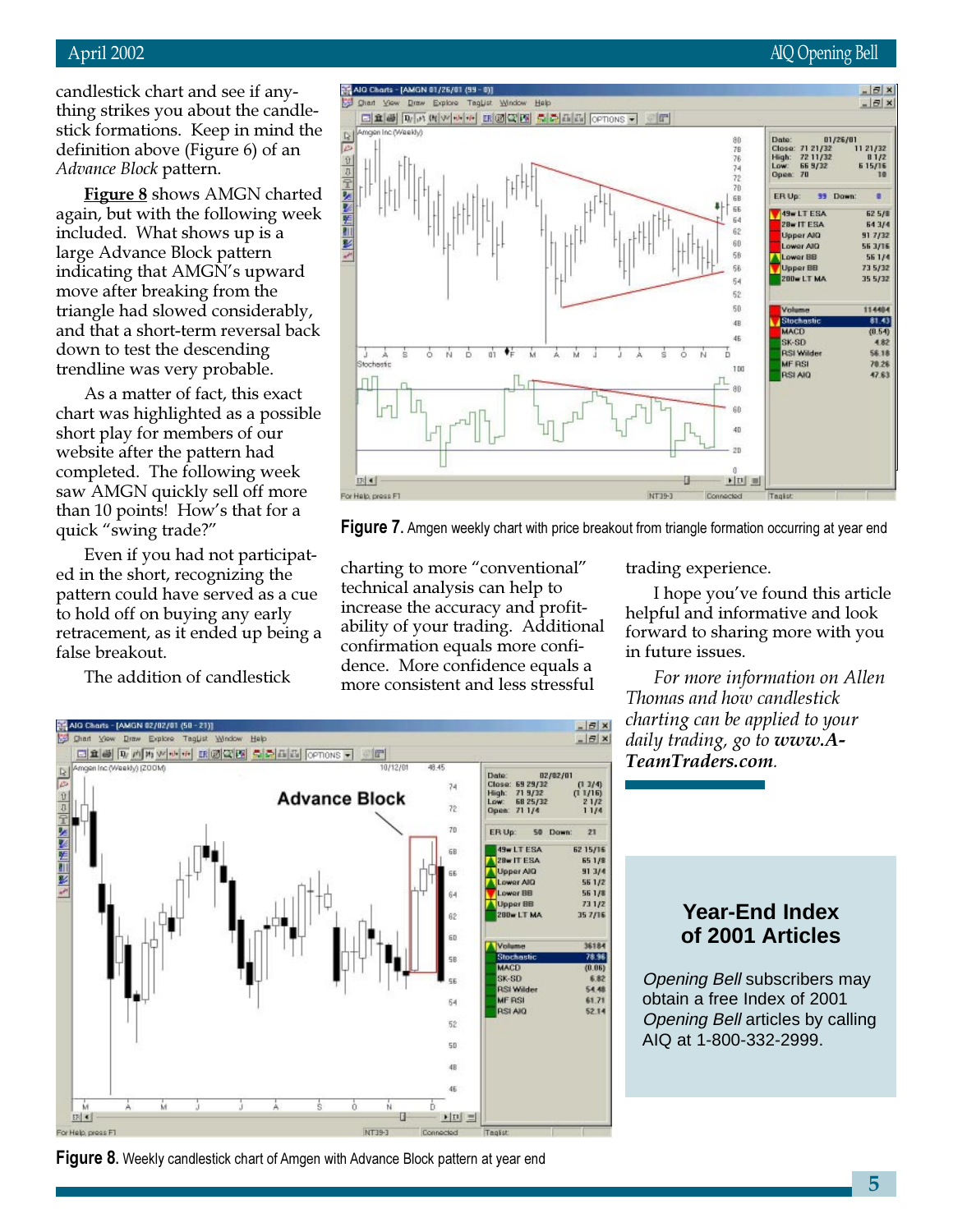# New ! An EDS Model that Searches for Attractive Money Flow Situations

#### By David Vomund

DAVID VOMUND

or many years, AIQ<br>offered a fall semining<br>Lake Tahoe, where<br>AIQ offices are loca<br>and a spring semina<br>the east coast. This year, we've or many years, AIQ has offered a fall seminar at Lake Tahoe, where the AIQ offices are located, and a spring seminar on changed the format. We will continue to have the fall seminar at Lake Tahoe but I will now give one-day seminars at different locations across the country, including Las Vegas and New York.

March 2002

This one-day seminar series began in February in Orlando, Florida. At this meeting, I discussed market timing, group rotation, and stock selection techniques including a current analysis.

tends to close on or near the high point of the daily price bars, especially with high volume. That implies that big money wants to be in the stock before the market closes.

Conversely, the indicator falls in value when a stock closes near its daily low. For those not familiar with this indicator, please refer to its write-up in AIQ's Technical Indicators Reference Manual.

At the Orlando seminar, I spoke about how important it is to look for stocks whose Money Flow indicators are stronger than the stocks. I performed an analysis using current data, browsing the stocks that appeared on several of AIQ's screening reports. The goal was to find

> attractive stocks with bullish Money Flow indicators.

The stock that was selected as the most attractive was Devon Energy (DVN). On February 20, Devon Energy was drifting sideways but its Money Flow indicator was extremely strong

"This Expert Design Studio (EDS) model serves as a timesaving tool for people like myself who rely heavily on the Money Flow indicator."

Much of what was discussed concerned the use of my favorite technical indicator, Money Flow. This indicator is especially useful because it doesn't necessarily rise when the stock rises and it doesn't necessarily fall when the stock falls. Divergence analysis using Money Flow becomes particularly valuable.

To briefly review this indicator, Money Flow looks at price and volume in order to determine whether a stock is being accumulated or distributed. The indicator becomes very bullish when a stock

(Figure 1). While the stock was consolidating, its Money Flow indicator was hitting new highs and was trending higher for most of the last six months. The stock was moving sideways but Money Flow indicated that it was under accumulation.

Similar examples that I encourage you to chart are Procter & Gamble (PG) on 02/12/02, Deluxe (DLX) on 02/06/02, Pactiv Corp. (PTV) on  $01/04/02$ , and Gillette (G) on 11/29/01.

After browsing the stock reports

looking for attractive stocks, a seminar attendee asked why I find these stocks by browsing the AIQ reports instead of using an Expert Design Studio (EDS) model that searches for attractive Money Flow situations? A good question. That's what we'll do now.

In creating the EDS scan, the first step was to use the pre-built Persistence of Money Flow formula. This rule looks for stocks with strong Money Flow indicators over the previous six months. By applying this screening rule on a large set of stocks with minimum price of 10 and minimum volumes of 100,000 shares, results were immediately impressive. Over the last three years, the average trade gained 2.5% during a time that the S&P 500 fell in value. A fixed 30-day holding period was used.

To get better entry points, I like stocks that are trending higher but have recently stalled. Therefore, a rule was added that required stocks to rise by at least 10% over the last 44 trading days but over the last 10 days have drifted sideways.

Having a strong Money Flow indicator over the last six months is good but more important is what the Money Flow indicator has done over the last few days. Obviously, we want the Money Flow indicator to be stronger than the stock. For that reason, a rule was added that screened for a positive divergence in the Money Flow indicator. During the last 10 days while the stock drifts sideways, our model requires the Money Flow indicator to hit a new high. In other words, the stock is still under accumulation even though it is off its highs.

This model was designed to give trading ideas. With these ideas,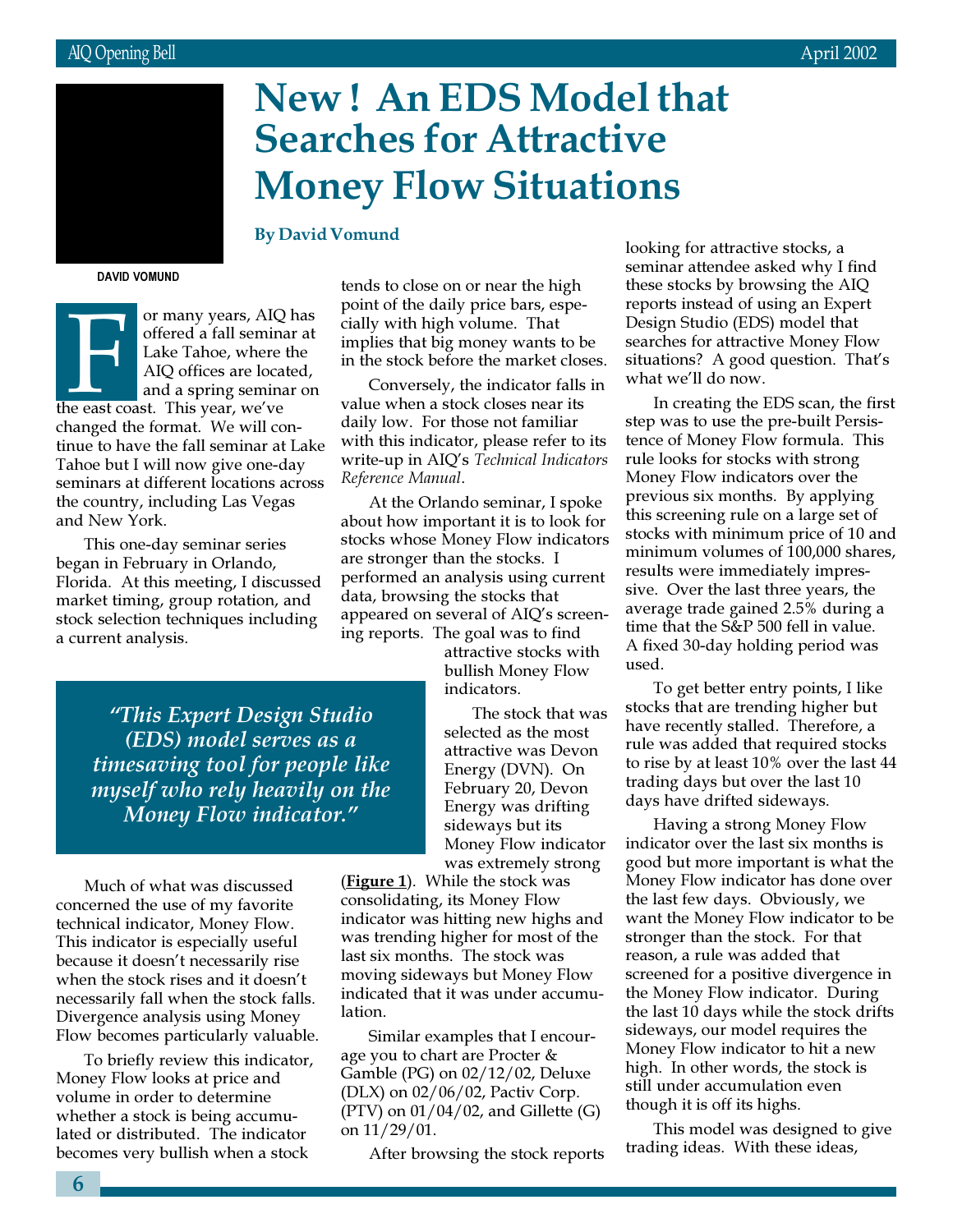#### April 2002 AIQ Opening Bell

judgmental analysis mindful of market conditions can be performed. For that reason, a lot of stocks should pass the model. That gives us more stocks to analyze. I therefore tested each of the screening rules, seeing how many stocks passed each rule. I learned that by far the most restrictive rule was the one requiring a persistence of Money Flow. I therefore loosened this rule by requiring the Volume Accumulation Percent indicator to be above zero at least 80% of the time in the last six months (the default is 90%). This allowed more stocks to pass the screen.

At this point, the Money Flow model is complete. The model screens for stocks that have been increasing in value over the last two months but have stalled and are off their 10-day highs. At the same time, their Money Flow indicators have steadily moved higher over the last six months and are hitting new highs.

An Expert Design Studio backtest of this system over the last three years is found in Figure 2. For this test, a fixed 30-day holding period was used. I wanted this model to give a lot of trading ideas

**P. April 02 - Expert Design Studio** 



Figure 1. Devon Energy chart on 02/20/02 showing rising Money Flow and sideways price action

 $\blacksquare$ e x

and it has. In the last three years, 2059 stocks passed this screen. The average stock trade gained 2.4% compared to a loss in the S&P 500 of 1.4%.

This Money Flow model can be downloaded from AIQ's web page at www.aiqsystems.com. Click on

Educational Products and the Opening Bell.

This model serves as a timesaving tool for people like myself who rely heavily on the Money Flow indicator. Users will find it helpful to make changes to the model depending on current market conditions.

For example, at the September 2001 market low only a few stocks had increased in value over the previous 44 days while having persistently strong Money Flow indicators. By focusing on the positive divergence element of the model rather than the persistence of Money Flow element, the model would spot attractive Money Flow trades such as KLA Tencor (KLAC) on 10/22/01 or Sabre Group (TSG) on 11/15/01.

As noted above, the Money Flow model covered in this article is designed to give trading ideas. Next month, I'll make the model more restrictive and turn it into a viable mechanical model. Both the Expert Design Studio backtester and the Portfolio Simulator will be used.

| Film Inst Your Help                                                                               |                              |                                           |                                            |                       |  |     |
|---------------------------------------------------------------------------------------------------|------------------------------|-------------------------------------------|--------------------------------------------|-----------------------|--|-----|
| $E[X]$ $D[S]$ $E[B]$ $E[X]$ $I$ $I$ $I$ $E[E]$                                                    |                              |                                           |                                            |                       |  |     |
| Summary   Pazitions                                                                               |                              |                                           |                                            |                       |  |     |
| allocaler12                                                                                       |                              | Winners<br>----------                     | Loogra<br>------<br>---                    | Neutral<br>---------- |  |     |
| Number of tradec in text.                                                                         | 2099                         | 1054                                      | 997                                        | a                     |  |     |
| Average periods per trade:                                                                        | 43                           | 43                                        | 43                                         | 43                    |  |     |
| Mainun Profi/Loss<br>Average Drawdown<br>Average Profit/Lass<br>Average SPX Profit/Lass:          | [11.64]%<br>2.37%<br>11.371% | 162.04%<br><b>氏25次</b><br>16.60%<br>0.38は | (77.17)%<br>118.48 %<br>12.65 %<br>12.43 % |                       |  |     |
| Probability:<br>Avenuge Armuel ROE<br>Annual SPK (Buy & Hold):                                    | 19.72%<br>[115]%             | 51.19%<br>138.19%                         | 48.42%<br>105.24/%                         |                       |  |     |
| <b>Besard/Fisk Batist</b>                                                                         | 1.99                         |                                           |                                            |                       |  |     |
| Start text date:<br>End test date:                                                                | 03/24/99<br>03/22/02         |                                           |                                            |                       |  |     |
| Pricing Summary<br>Entryprice: [Open]<br>Exit price: [Dpen]<br>Esk Summary<br>Hold for 30 periods |                              |                                           |                                            |                       |  |     |
| For Help, press F1                                                                                |                              |                                           |                                            |                       |  | NUM |